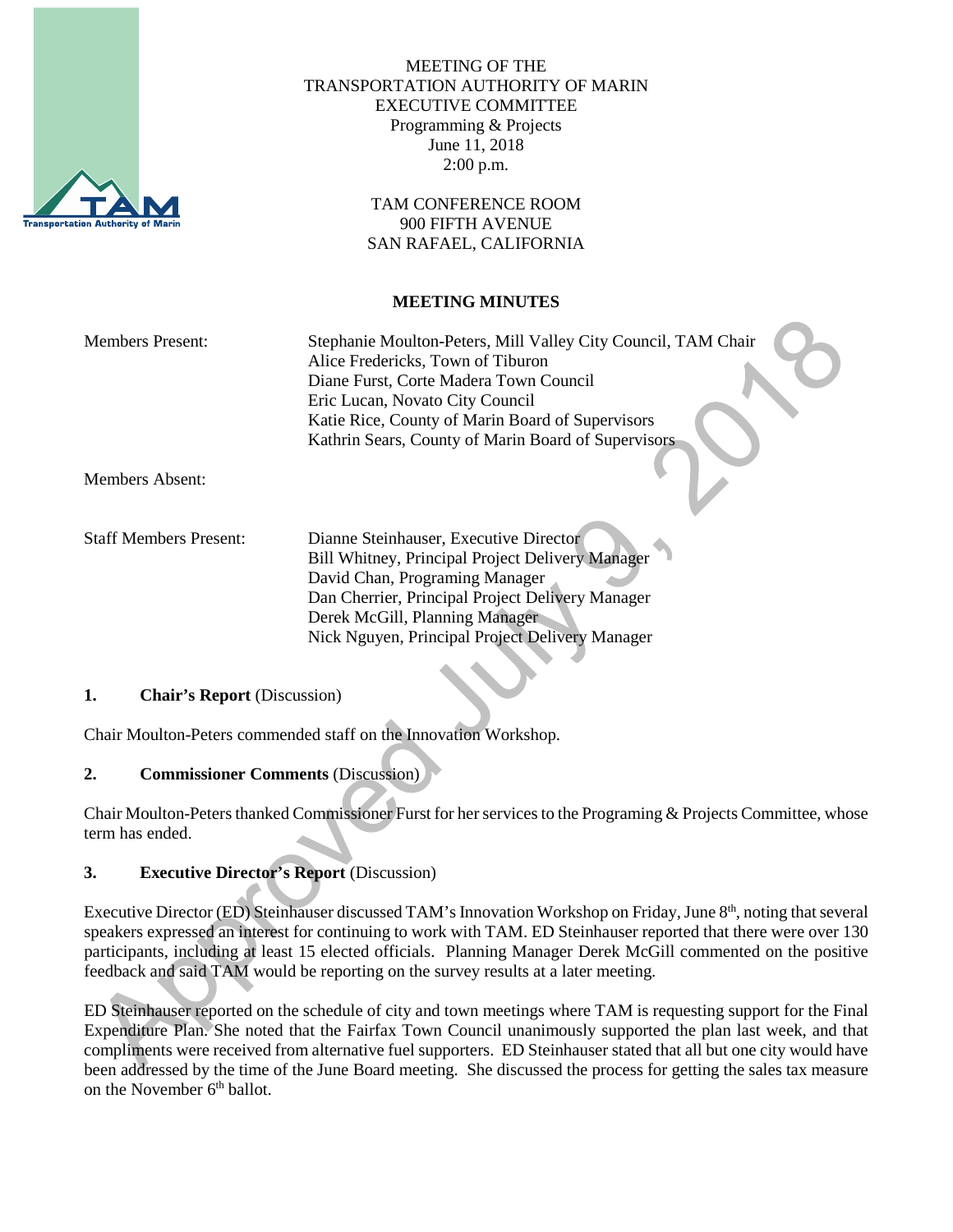TAM P&P Executive Committee Meeting Page 2 of 7 June 11, 2018

Commissioner Fredericks suggested the drawdown method to market future visions and impacts that are gathered from the workshops.

In response to Chair Moulton-Peters, ED Steinhauser said that staff should be able to identify potential innovation partners in the County once the survey results are finalized. She noted that TAM was invited to participate in a federal grant application for the Bay Area relating to an Autonomous Vehicle (AV) pilot program along with Contra Costa and San Francisco.

### **4. Open Time for Public Expression**

Cindy Winter, Greenbrae, stated her pleasure in seeing the workshop well attended. Ms. Winter commented on possible AV routes in Marin, her experience now that she is carless, and she urged TAM to encourage the use of subscription car services through behavioral change and outreach to seniors and people with disabilities. Ms. Winter also discussed the cost of car ride services and increased personal productivity with the use of AVs.

Chair Moulton-Peters suggested to Ms. Winter that she contact Marin Transit for information on a new transit app and training.

# **5. Approval of Minutes from March 12, 2018** (Action)

Commissioner Fredericks moved to approve the minutes of April 9, 2018, with the following amendment:

"Commissioner Furst moved to accept the staff recommendation on Measure B funding, with the exception of adding \$45,000 per year in years 8 and 9 under Element 3.3….", amended to:

"Commissioner Furst moved to accept the staff recommendation on Measure B funding, with the exception of adding \$45,000 per year in years FY2018-19 and FY2019-20 under Element 3.3….":

Commissioner Lucan seconded the motion, which was unanimously approved.

# **6. Project Updates and Select Capital Improvement Projects** (Discussion)

ED Steinhauser explained that staff would be including capital project updates into the quarterly financial report process to the commissioners, and Principal Project Delivery Manager Bill Whitney presented the current updates as contained in the staff report. Mr. Whitney explained that he would be keying in on two projects- ramp metering and the North South Greenway.

Mr. Whitney provided background information on the ramp metering project, noting that it is moving towards implementation. He discussed TAM's role in the project, including presentations on the benefits of the system, and Phase 1 of the project from Spencer Avenue to Sir Francis Drake Blvd northbound. He explained that this phase includes improvements to the Hwy 101 Tiburon/East Blithedale Avenue Interchange, including the westbound Tiburon Blvd to Northbound Highway 101 approach lane widening project. The overall Phase 1 Ramp Metering project including these improvements should begin in early 2019.

Mr. Whitney discussed outreach efforts for the ramp metering program and data collection that determines meter rates. In response to Chair Moulton-Peters, he said the lights would most likely be activated from Spencer Avenue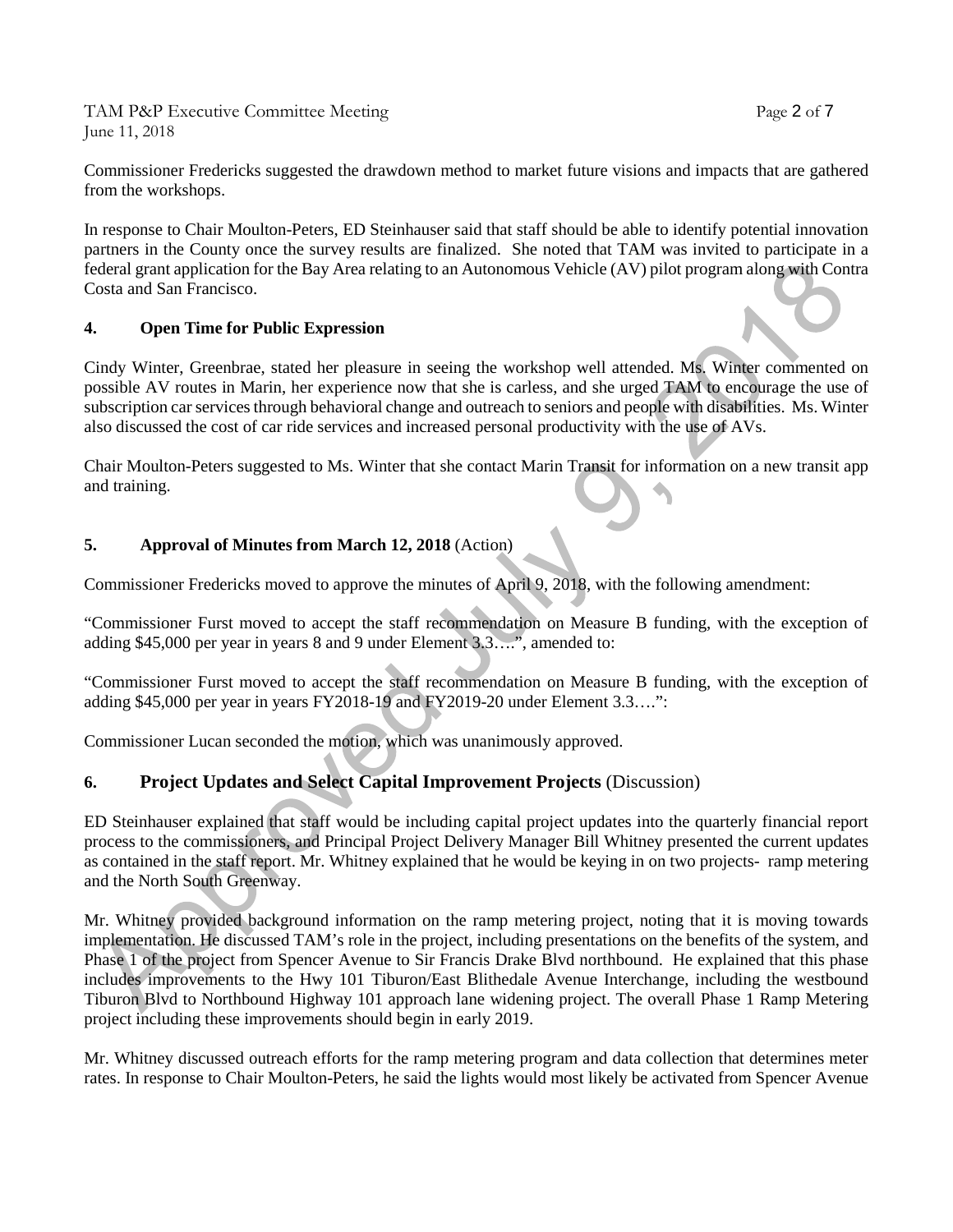TAM P&P Executive Committee Meeting Page 3 of 7 June 11, 2018

to Sir Francis Drake Blvd. Meters in San Rafael are not included in this Phase 1 work and would be activated in a later phase.

Mr. Whitney discussed the scope of the study in response to Commissioner Rice, noting that San Rafael's downtown grid will be studied by the Technical Advisory Committee (TAC) in response to the City's concern about the effects of metering on northbound traffic entering San Rafael. He confirmed that Caltrans are funding the ramp metering project.

In response to Commissioner First, Mr. Whitney confirmed that Public Works' staff are part of the Ramp Metering TAC, and that Caltrans has released design documents to local agencies and have asked for feedback. He discussed the need to close ramps during construction, only at night.

Mr. Whitney proceeded to discuss the north segment of the North-South Greenway project, noting that one segment is owned by Caltrans and the other belongs to the City of Larkspur. He reported that Caltrans expressed concern relating to the structural design of the 95% submittal, albeit that they have approved the design concept. Mr. Whitney discussed the reasons why the project costs will exceed the estimate and said it is possible the Committee will be asked to reserve Measure A interest funds for the project.

In response to Commissioner Rice, Mr. Whitney said that approximately 30% of the \$15 million projected costs relate to soft costs such as design and environmental studies.

Mr. Whitney discussed the southern segment, noting that SMART is supporting the path along the southern segment. He said Marin Municipal Water District have expressed concerns relating to water, so the environmental document is not anticipated to be completed until next year.

ED Steinhauser discussed the improvements that will result in this project, including quality bike and pedestrian facilities from Wornum Drive to the ferry terminal and SMART station. Chair Moulton-Peters suggested highlighting the comparatively low cost of building bike paths in relation to highways during bike project discussions with the Board. Commissioner Rice suggested including information on project cost increases.

### **7. Approaches to the Richmond San Rafael Bridge – Project Update and Augment Project Budget and Approve Contract Amendment and Interagency Agreement** (Action)

Principal Project Delivery Manager Bill Whitney presented the staff report. He discussed the two improvement projects relating to the Richmond San Rafael Bridge approaches, from East Sir Francis Drake Blvd and northbound from Bellam towards Hwy 580. He noted that a separate bicycle and pedestrian improvement project was pursued at East Sir Francis Drake Blvd offramp structure from Hwy 580, where East Sir Francis Drake exits the freeway – improvements were to include a concrete barrier that separates traffic and bicyclists.

Mr. Whitney discussed improvements to East Sir Francis Drake Blvd, that are completed. These improvements have had a substantial benefit to traffic flow, especially relocating an east bound lane drop. However, he noted that estimated costs have risen on the bicycle and pedestrian improvements on the structure over Hwy 580 and that staff are requesting the project is suspended for the time being to direct funds to the project at Bellam Blvd that is more urgent. ED Steinhauser explained that the bicycle improvements on Sir Francis Drake Blvd might attract RM3 funds, which she discussed with the Committee.

Principal Project Delivery Manager Dan Cherrier furthered the discussion on a potential project to replace the Sir Francis Drake overcrossing, making it wider to accommodate bikes, in relation to acquiring RM3 funds for the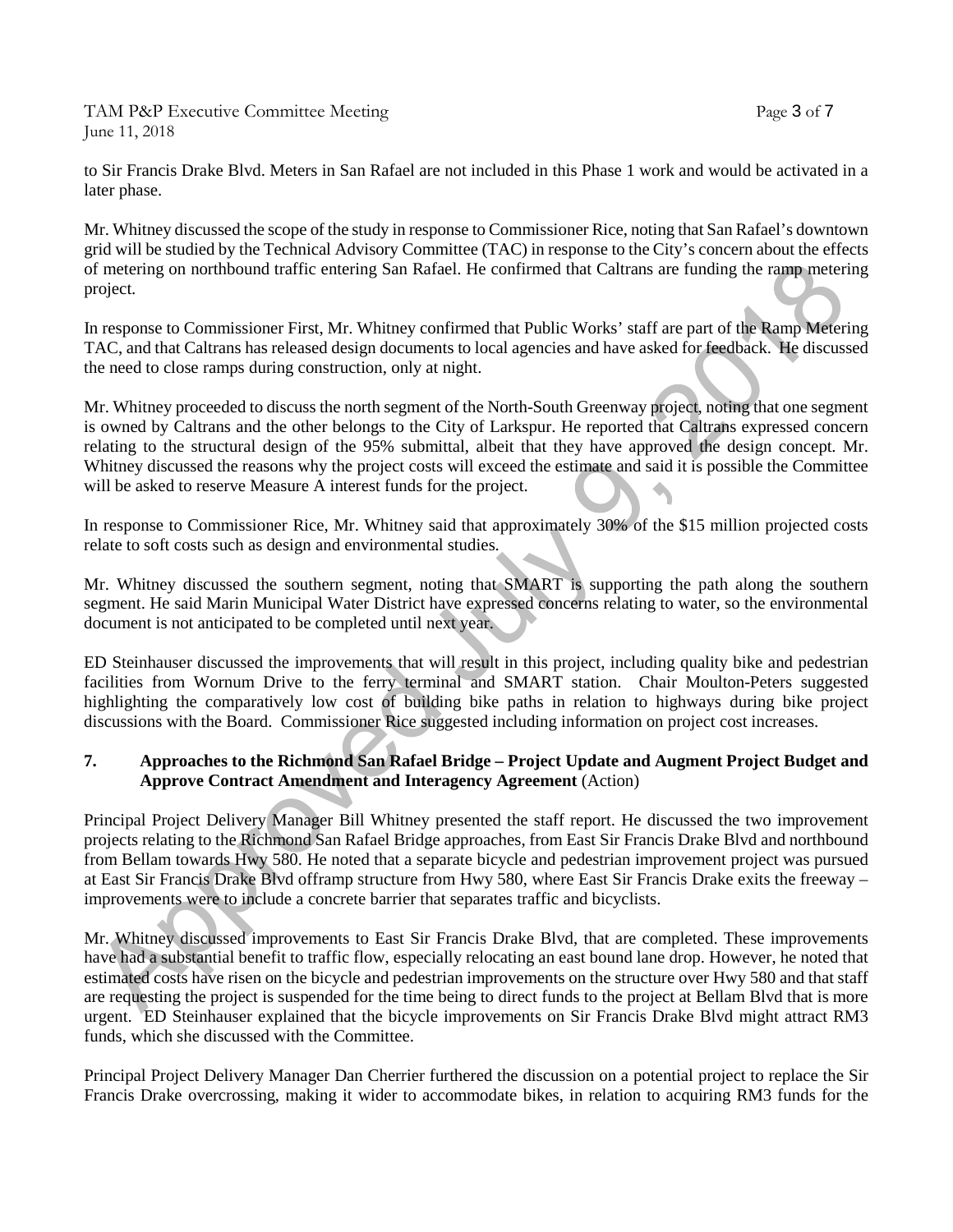TAM P&P Executive Committee Meeting Page 4 of 7 June 11, 2018

connector project. Mr. Cherrier also reported on the Richmond San Rafael Bridge, noting that there is no traffic backup towards Hwy 580, and he discussed future improvements on Bellam Blvd that are scheduled for 2019.

Mr. Cherrier discussed the actions requested from the Committee, including approval for increased funding for the Bellam Blvd project and the adoption of the CEQA document. In response to Commissioner Sears, Mr. Cherrier confirmed the consultant determined the project was exempt from the CEQA process. There was general agreement amongst the commissioners that a second opinion should be sought to confirm the exemption.

Chair Moulton-Peters opened the public comment period. David Schonbrunn discussed the reasons he believes the Bellam Blvd improvements should have been accomplished earlier. Mr. Schonbrunn said the project does not address the flow of traffic from the freeway that is not using Hwy 580, and he suggested that traffic flowing east on Sir Francis Drake Boulevard should no longer be able to access Anderson Drive for reasons he discussed.

In response, ED Steinhauser discussed the timeline for the project, noting that the project benefits access to the area, including the Canal Neighborhood and East San Rafael. She noted that Golden Gate buses use Anderson Drive to access their facilities and so closing it was not advisable. She noted that changes might occur in the future at that location in relation to the connector project.

In response to Commissioner Rice, ED Steinhauser said that a presentation for the F&P Committee relating to the use of Measure A interest funds will also be given to the full Commission at the next meeting.

General discussion on the Bellam Blvd project took place. Mr. Cherrier confirmed that the high number of residents in the Canal was a consideration in the design, and he acknowledged the design was implemented before the third lane opened on the Richmond San Rafael Bridge. He also confirmed the City of San Rafael supports the design and Chair Moulton-Peters suggested the City be invited to a meeting for their feedback.

Commissioner Sears moved to recommend (1) Augment the existing project budget with \$600,000 of Transportation Sales Tax Interest Funds, (2) Authorize the Executive Director to execute a contract amendment with BKF Engineering to increase the Not to Exceed amount by \$350,000, (3) Confirm staff decision to stop design activities on the bicycle facility on the westbound I580 off-ramp flyover to East Sir Francis Drake; (4) Authorize the Executive Director to Enter into an Interagency Agreement with the County of Marin for Construction Management and construction capital in the amount of \$4,000,000, (5) Adopt CEQA findings should a second opinion be consistent with the consultant's opinion that the project is exempt, for the Bellam Project (6) and forward these requests to the full TAM Board. Commissioner Rice seconded the motion, which carried unanimously.

### **8. Programming Current Cycle 5 Lifeline Transportation Program (LTP) and Future State Transit Assistance (STA) Population-Based Funds**

# **a. Prioritize Projects for Fifth Cycle Lifeline Transportation Program (LTP) Funds** (Action)

### **b. Authorize Programming Distribution of State Transit Assistance (STA) Population-Based Funds** (Action)

Programming Manager David Chan provided materials to the Board and he presented the staff report. He provided background information on the LTP, noting that TAM has used Lifeline funds for community-based transportation funds in the Canal, Marin City and Novato. He discussed funds that have been received from MTC for the  $5<sup>th</sup>$  cycle, which include STA and FTA (Federal Transit Administration) funds, and he discussed the need to swap funds if funds are not programmed to transit operations.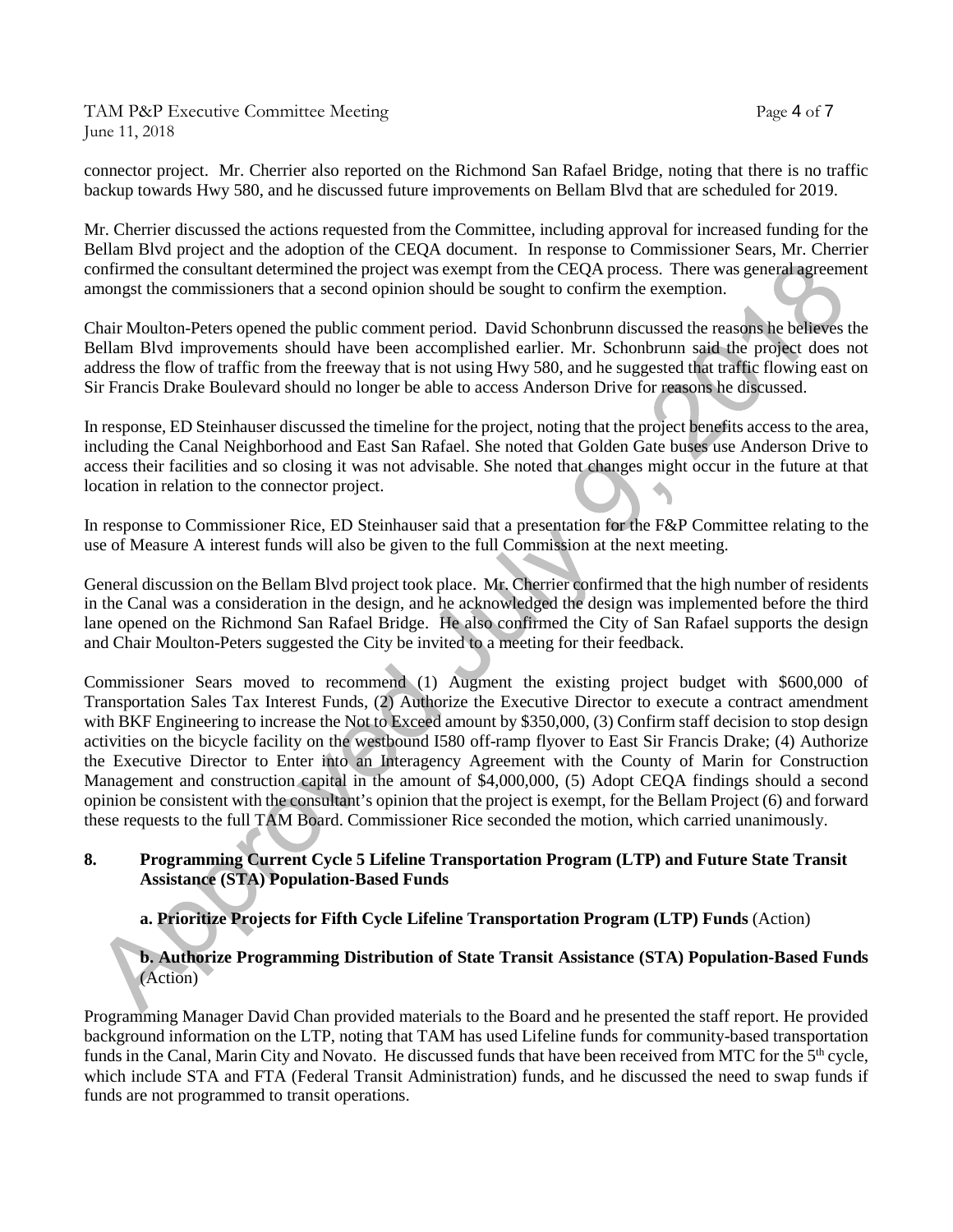Mr. Chan noted that information on the projects submitted are contained in the staff report, and that the amount of funding requested is much greater than the amount available. Mr. Chan discussed the process and criteria for choosing projects for funding, including cost effectiveness and sustainability, the ranking of each project, and staff's recommendation to fund 3 projects (and a fourth partially), including Marin Transit's bus stop improvement program.

Mr. Chan discussed the need to swap the funds for the County and City of San Rafael. He explained that the Board is requested to approve the prioritized list and that staff would return with a different recommendation if they are unable to find a partner with whom to swap funds.

In response to Chair Moulton-Peters, ED Steinhauser provided background information on this source of MTC funding, noting that their purpose is to provide more equity in communities who spend an inordinate share of their funds in transportation costs. ED Steinhauser explained that TAM developed community-based transportation plans for the Canal, Marin City and certain areas in Novato who are most in need of funding. She said the cities produce a list of projects that TAM tries to prioritize and noted that the cities can fund projects themselves if they so choose.

Mr. Chan discussed the fund-swapping process in response to Chair Moulton-Peters. He confirmed the process does not result in an agency losing funds and that they are able to keep 1%-5% for administrative costs.

Commissioner Lucan noted that he would be unable to participate in any action that affected the Novato SMART station and would recuse himself.

ED Steinhauser clarified swaps in response to Commissioner Rice, which she noted enable TAM to fund projects that are not eligible for these funding sources. ED Steinhauser discussed the reasons LTP (and STA) funding might change in the future if SB 1 is repealed, and that this might be the final funding cycle.

ED Steinhauser discussed a second action recommended to the committee, which is a request to dedicate SB 1/STA funds (Item 8b) of \$2.4 million to transit operators for FY2018-19.

Mr. Chan explained how MTC has changed the Lifeline program for the forthcoming year, which allows CMAs to decide if they wish to continue the program.

In response to Chair Moulton-Peters, ED Steinhauser recommended caution in promising Lifeline funding to the communities in the future. She confirmed TAM is no longer receiving capital eligible funds, only transit eligible funds.

In further response to Chair Moulton-Peters, Mr. Chan explained that Marin City still intends to use funds provided to them for a shuttle program, noting that they have experienced staffing problems.

In response to Chair Moulton-Peters, ED Steinhauser said that Marin Transit could use STA or Measure A funds for bus service, although she remains optimistic that TAM will find a partner for the \$316,000 of Lifeline swap funds.

In response to Commissioner Rice, Mr. Chan explained that Marin Transit Routes 36 and 122 were not prioritized for funding because the routes already exist, they meet the identified performance standards and are unlikely to be cut. The LTP program is intended for new improvements.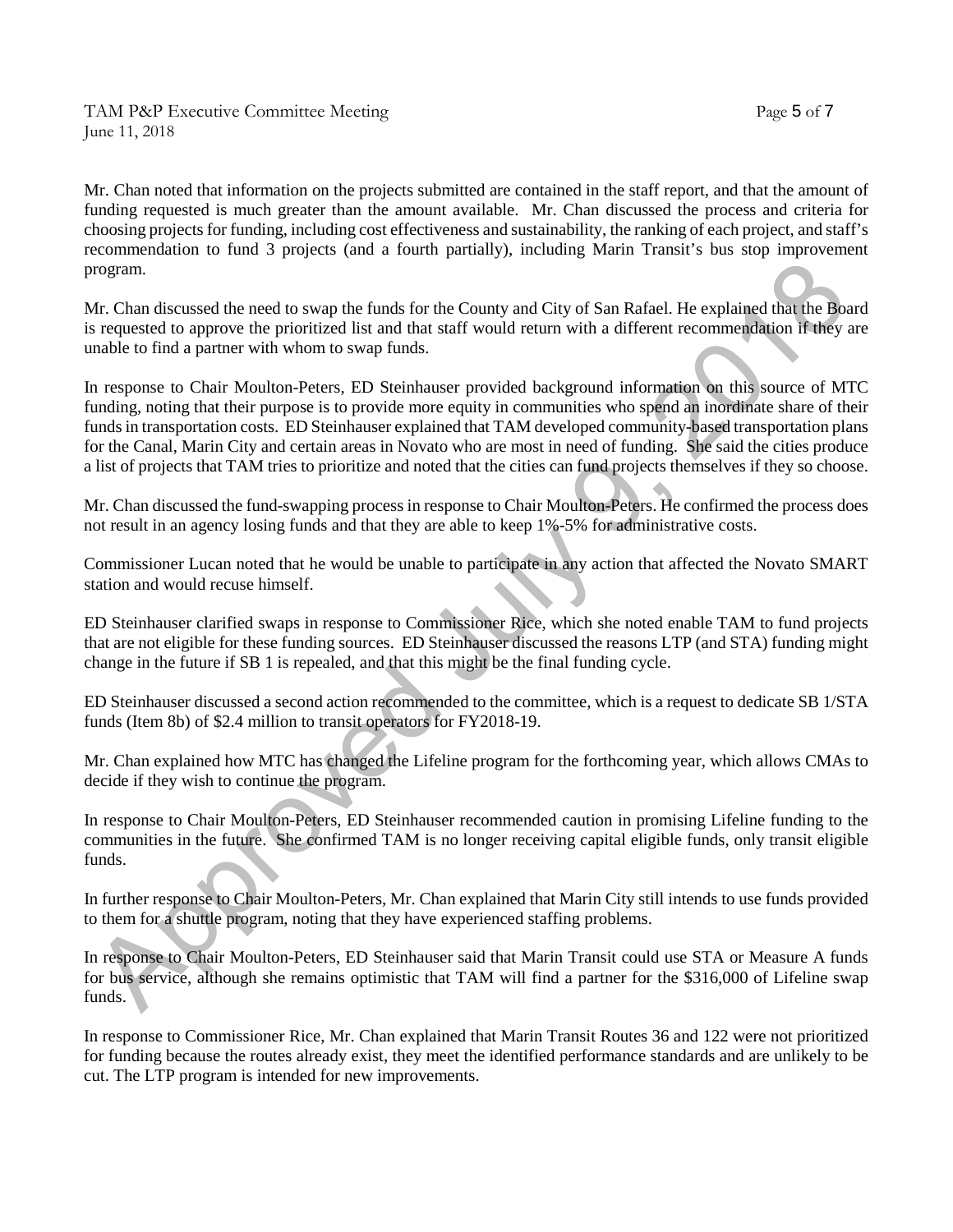TAM P&P Executive Committee Meeting TAM Page 6 of 7 June 11, 2018

Chair Moulton-Peters opened the public comment period. Mr. Schonbrunn explained that he does not support this fund swap because it will result in there being less money available for transit operators, and SB 1 could provide funding for projects that are ineligible for LTP and STA funds.

ED Steinhauser suggested the Board take action on both items simultaneously.

Nancy Whelan, General Manager Marin Transit, confirmed the need for transit funds, particularly for school services in relation to traffic congestion relief. She discussed their ability to use SB1 funds and their concern should SB1 be repealed. She expressed her support that funds remain in transit to help with increasing costs and demand.

In response to Commissioner Sears, ED Steinhauser said that TAM was required to submit candidates by May 1, 2018 for FY2017-18 funds, and that the recommendation is to proceed with allocating the funds. Chair Moulton-Peters said she could support this year's allocation, and a brief discussion took place relating to future funding for these communities should SB1 be repealed. It was very likely the program would be re-set to transit services only.

Commissioner Lucan moved to recommend funding for the following prioritized projects:

- 1) Marin Transit's Bus Stop Improvements
- 2) Marin County's Drake/Cole Pedestrian Improvements
- 3) San Rafael's Canal Neighborhood Uncontrolled Crosswalk Improvement Project; and

partial funding for the following project:

4) Marin Transit's School Transportation Service to Middle Schools, and

Refer to the TAM Board the recommendation to authorize staff to communicate to MTC on the percentage breakdown, as shown below, that each transit agency in Marin will receive in STA Population-based funds under the County Block Grant Program. Commissioner Rice seconded the motion, which carried unanimously.

# **9. Project Update on the Marin Sonoma Narrows and Letter to MTC Requesting RM3 funds** (Action)

ED Steinhauser presented a brief staff report. She explained that the letter confirms TAM Board's support for the request for funds from MTC to accelerate completion of the MSN car pool lane and multi-use pathway facilities because funding sources from the State (CTC) will not cover the design support. ED Steinhauser noted that funding from sales tax should be available next year, but that there are insufficient funds remaining to continue with design beyond August or September of 2018 because the money the Board authorized under OBAG would have been spent.

ED Steinhauser stated that the project needs to be delivered and that MTC have indicated some willingness to advance TAM the funds, and that the attached letter confirms the request.

There was no comment from the public.

Commissioner Rice moved to recommend that the TAM Board authorize the TAM Chair to send the attached letter to the Metropolitan Transportation Commission (MTC) to request Regional Measure 3 funds to complete the design work of the remaining MSN segments in Marin County. Commissioner Lucan seconded the motion, which carried unanimously.

### **10. Letter to MTC Requesting RM3 Funds – SMART Station in Downtown Novato** (Action)